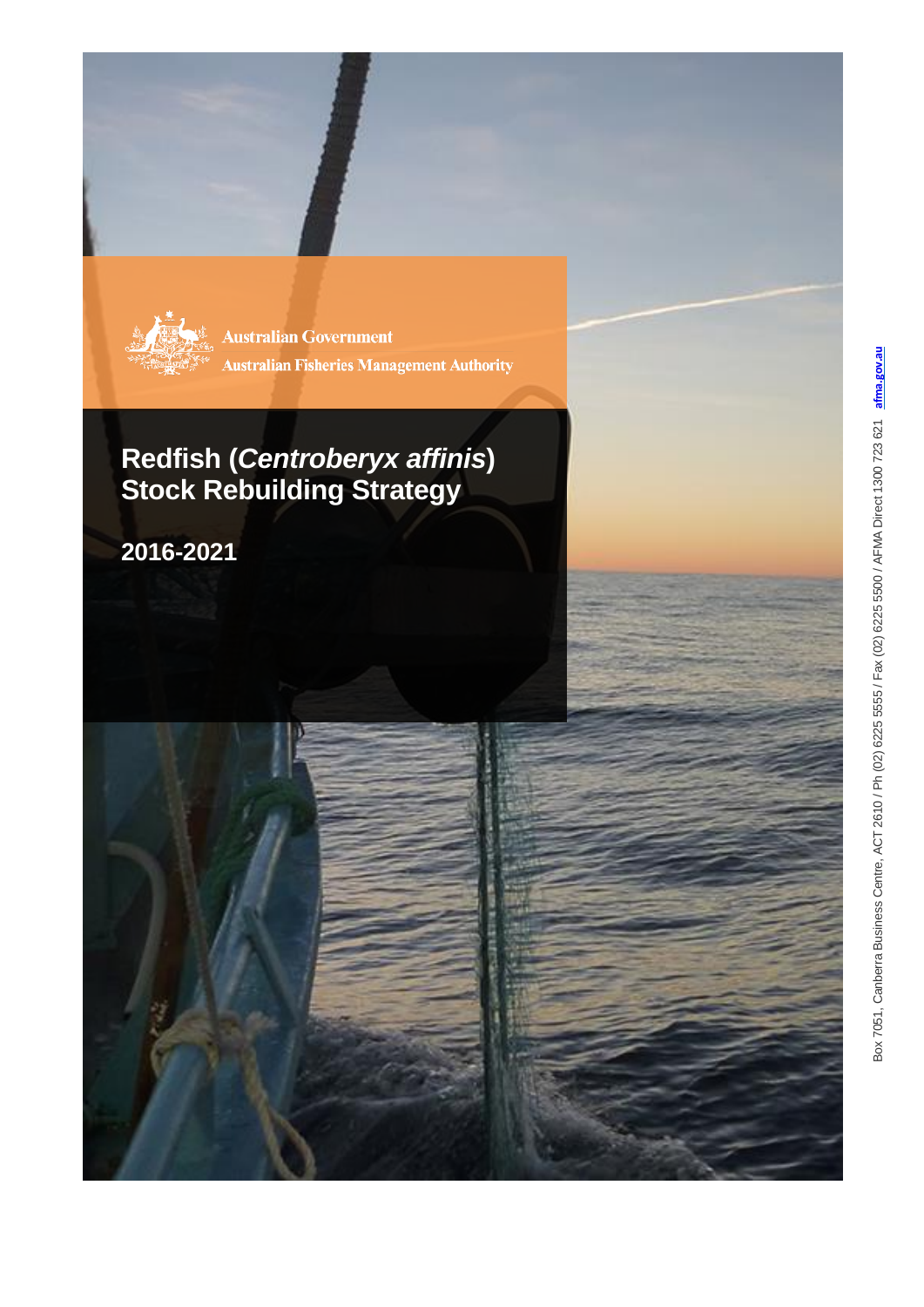### <span id="page-1-0"></span>**Executive Summary**

This *Redfish Stock Rebuilding Strategy 2016* (the Strategy) has been developed to support the recovery of redfish to above 20 per cent of its unfished biomass, the biomass limit reference point that has been adopted for the stock. The *Commonwealth Fisheries Harvest Strategy Policy 2007* (HSP) requires a rebuilding strategy to be developed for all species below their biomass limit reference point.

Redfish was assessed in 2014 to have an estimated biomass at 11.7 per cent of unfished stock biomass in 2015.

Management actions in this Strategy focus on maintaining the overall low fishing mortality of redfish while continuing to monitor and assess the stock status. This will be done through:

- catch restrictions preventing targeted fishing of redfish. Incidental catches are managed under a low Total Allowable Catch (TAC) limit designed to cover the minimum unavoidable catch of redfish while targeting other species
- fishing effort restrictions through limited entry to existing fisheries. This means that no new fishing concessions are created, and in order to fish in a fishery, an existing concession must be leased or purchased
- an investigation of the costs and benefits of fishing gear modifications intended to reduce incidental catches of redfish, and increase the average size of redfish taken
- research and monitoring to investigate effects of environmental change on the productivity of the stock
- research and monitoring to support stock assessments and to measure the Strategy in meeting its objectives.

An annual review of redfish catch rates and biological information is conducted by the South East Resource Assessment Group (SERAG). SERAG will also report to AFMA on how stock status is tracking against the Strategy objectives. AFMA is required to report annually to the Department of the Environment on progress made under the Strategy. The management arrangements contained within the Strategy may be amended as required in response to changes in stock status or the ongoing monitoring by SERAG. The Strategy will be reviewed after five years.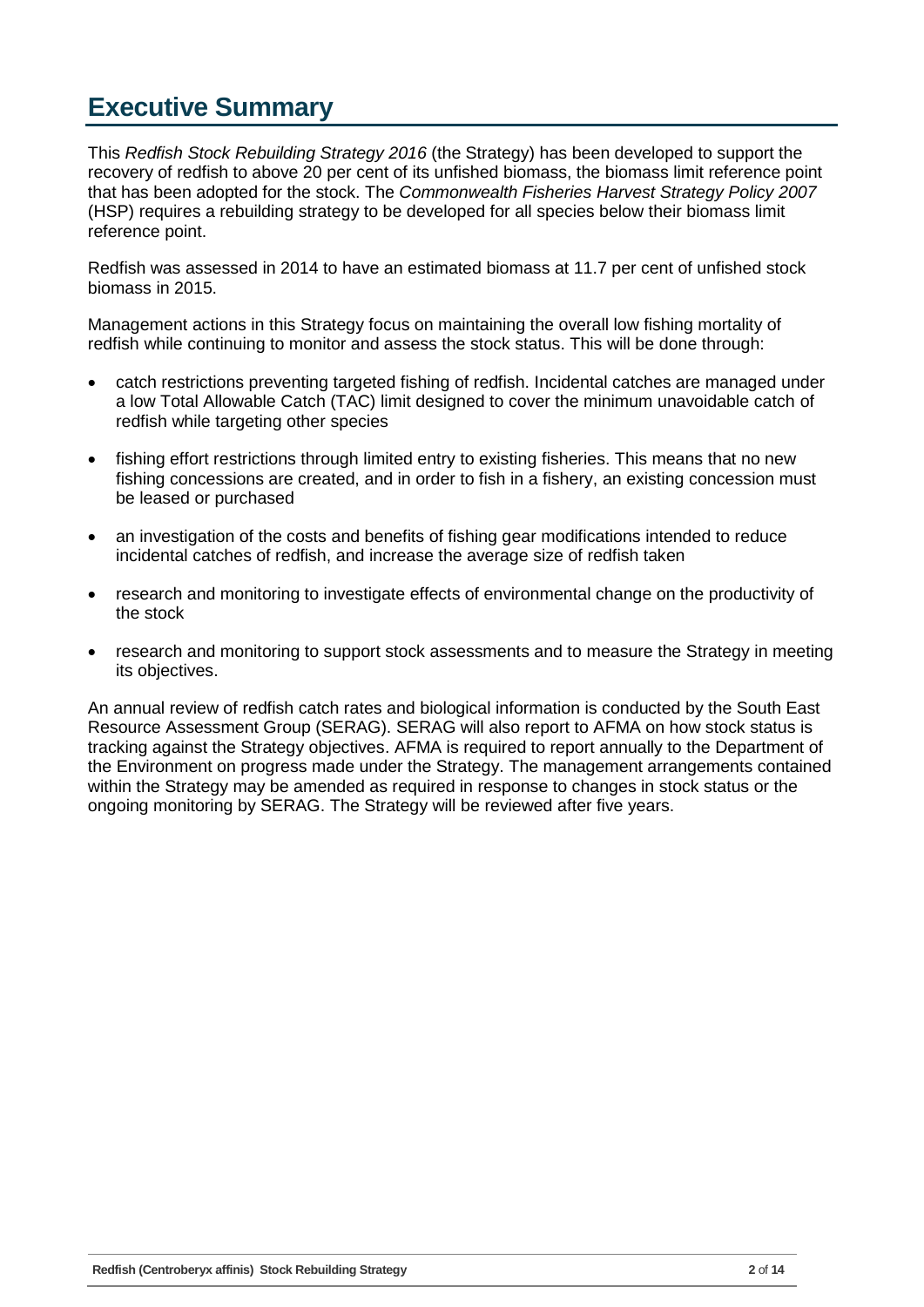## <span id="page-2-0"></span>**Contents**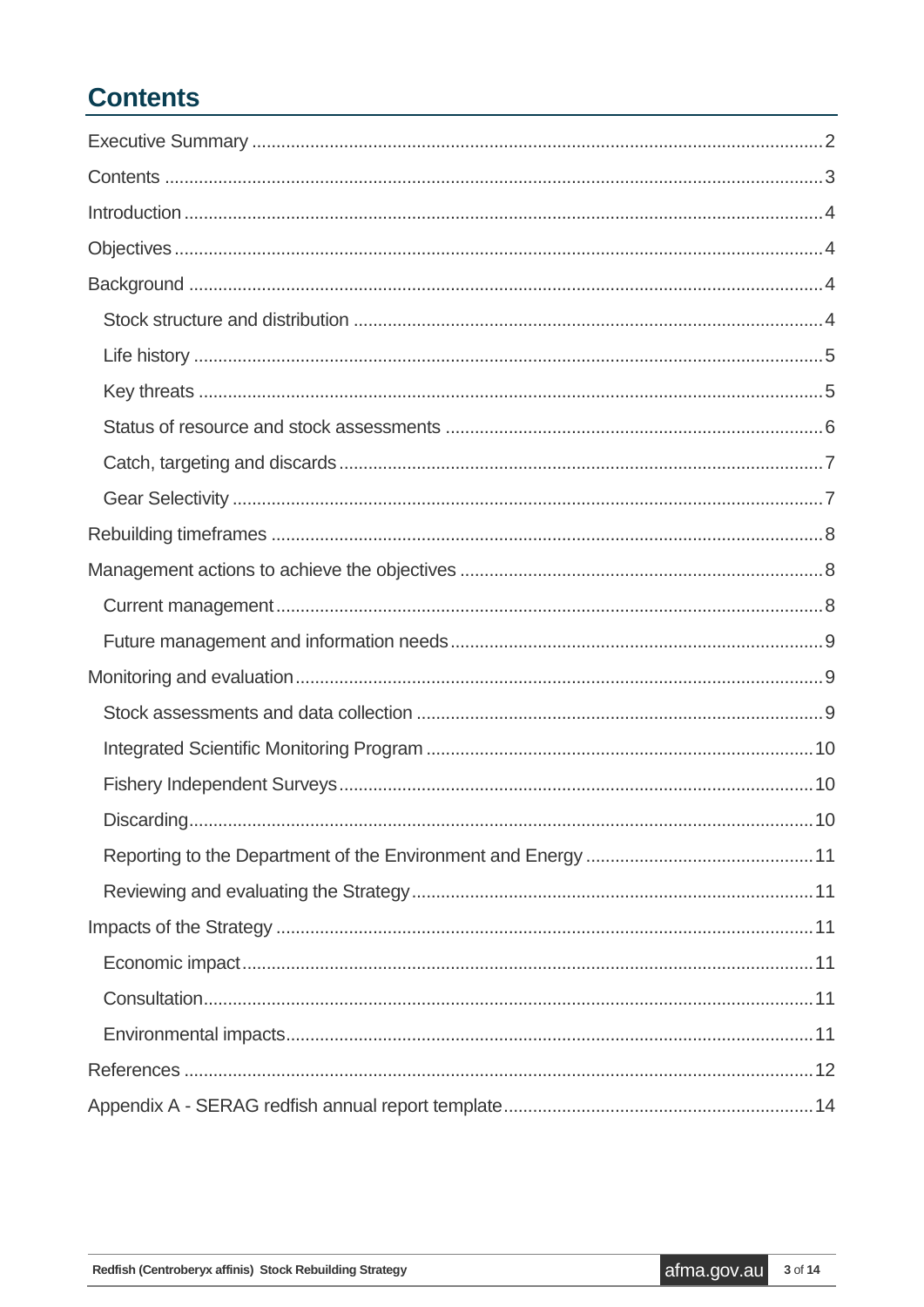## <span id="page-3-0"></span>**Introduction**

This *Redfish Stock Rebuilding Strategy 2016* (the Strategy) outlines measures to rebuild redfish stocks occurring in the Southern and Eastern Scalefish and Shark Fishery (SESSF).

A 2014 stock assessment estimated redfish (*Centroberyx affinis*) biomass to be at 11.7 per cent of its unfished biomass in 2015 (Tuck 2014). This is below the limit reference point for redfish of 20 per cent of the unfished biomass. The Australian Bureau of Agricultural and Resource Economics and Sciences (ABARES), Fishery Status Reports 2015 (Patterson et al. 2015) classifies redfish as having an 'overfished' biomass, and as 'uncertain if subject to overfishing'.

The *Commonwealth Fisheries Harvest Strategy Policy 2007* (HSP) requires rebuilding strategies to be developed for all species below their biomass limit reference point. This Strategy has been developed to meet that requirement.

## <span id="page-3-1"></span>**Objectives**

Consistent with the *Fisheries Management Act 1991* (the Act) and the HSP, the broad objective of this Strategy is to return Commonwealth redfish stocks to ecologically sustainable levels and ultimately maximise the economic returns to the Australian community from the resource.

The rebuilding objectives are:

- to rebuild redfish in the area of the SESSF to the default limit reference point of 20 per cent of unfished biomass ( $B_{LIM}$ ) within a biologically reasonable timeframe<sup>1</sup>, being approximately 27 years (one mean generation time<sup>2</sup> plus 10 years)
- having reached  $B_{LIM}$ , rebuild redfish to the maximum sustainable yield level of 40 per cent of unfished biomass  $(B_{MSY})$ .

### <span id="page-3-2"></span>**Background**

1

#### <span id="page-3-3"></span>**Stock structure and distribution**

Redfish occurs in continental shelf and upper slope waters in depths from 10 to 450 m from eastern Tasmania (including Bass Strait) to southern Queensland off Fraser Island. Juvenile fish occur in deeper bays and estuaries and over inshore reefs. Redfish is predominantly a schooling species, generally occurring over hard bottom types and other structures (e.g. shipwrecks) (Morison and Rowling 2001, NSW I&I 2010).

No formal stock discrimination studies for redfish have been done in Australia. Tagging studies suggested a single stock of redfish off New South Wales. However, studies of mean length at age suggest differences in growth rates between the 'northern' and 'southern' sectors of the fishery off eastern Australia (Morison, A. & Rowling, K. 2001). The redfish assessments of Thomson (2002) and Klaer (2005) assumed that the fishery exploits two separate populations, with the boundary between these 'stocks' being 36ºS (just north of Montague Island).

<sup>&</sup>lt;sup>1</sup> The HSP states that if a stock is below the biomass limit reference point, any fishing is classified as overfishing unless the stock will recover within a biologically reasonable timeframe. HSP examples of biologically reasonable timeframes are the shorter of:

a) a period equal to a mean generation time plus 10 years; or

b) three times the mean generation time.

<sup>&</sup>lt;sup>2</sup> A mean generation for redfish is estimated to be 16.7 years (Tuck 2014)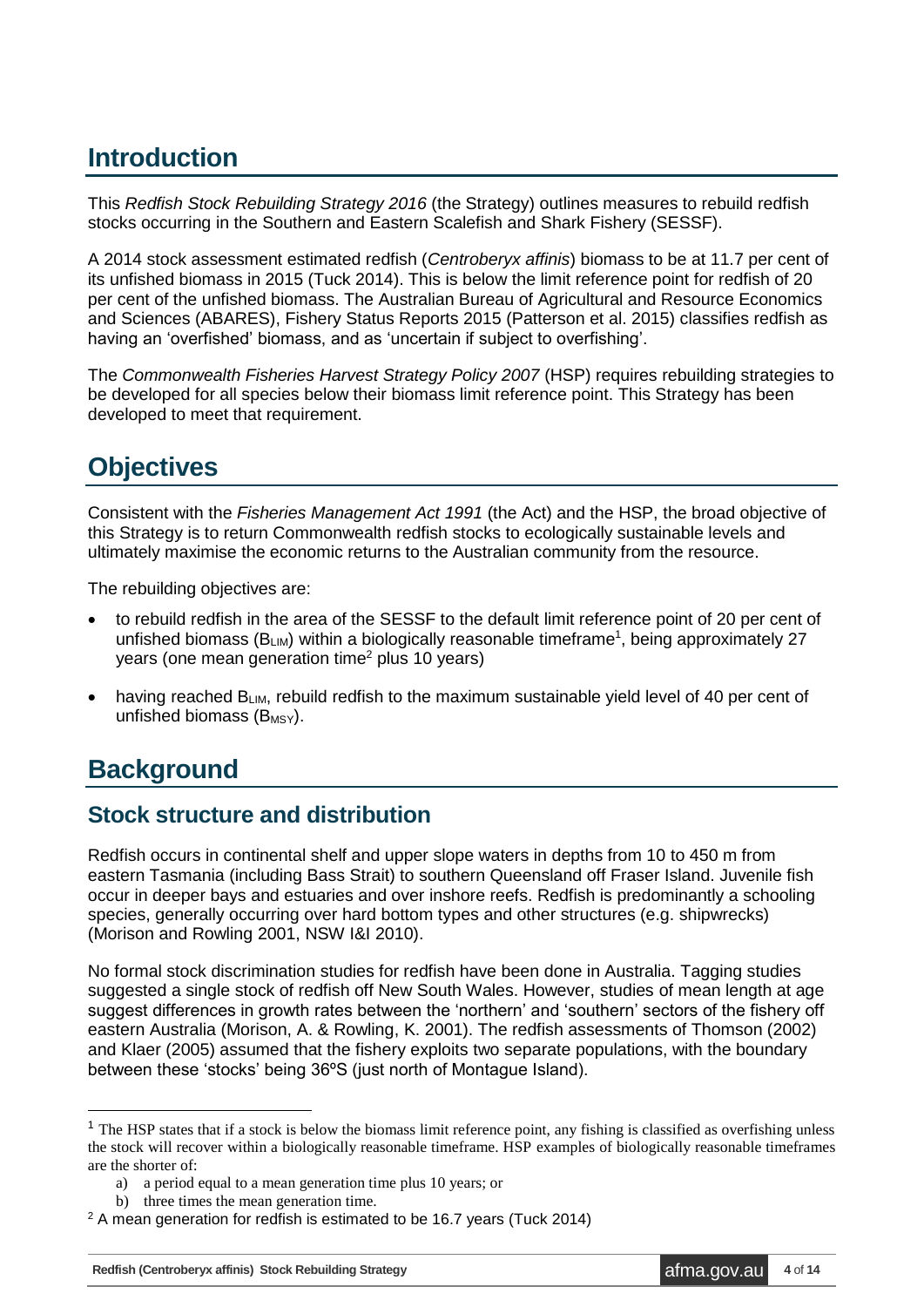However Shelf Resource Assessment Group (RAG) (2014) considered there was not a sufficient basis for assuming two separate stocks and agreed that the assessment should be based on a one stock model (Tuck 2014).

#### <span id="page-4-0"></span>**Life history**

Redfish are slow growing and long-lived fish, which may reach a maximum length of 51 cm and an age of about 44 years. Most aspects of the species' biology are reasonably well understood (Morison and Rowling 2001, NSW I&I 2010).

#### <span id="page-4-1"></span>**Key threats**

Redfish are a long lived, schooling species making them vulnerable to fishing (particularly to trawl methods). Redfish comprised a significant proportion of Commonwealth and NSW trawl landings off south-eastern Australia during the 1980s (Figure 1), with catches peaking twice since 1986, dropping away to much lower levels in between these times (Haddon 2014).

The impacts on redfish from recreational fishers are not well known. However, it was estimated in 2003 that the annual recreational harvest in NSW was likely to be around 20-40 tonnes (Henry and Lyle 2003). Recent estimates of recreational catch have fallen to 4-10 tonnes in 2013-14 (West 2015). Recreational catches may be a significant source of mortality, especially when Commonwealth catch is constrained by a low incidental TAC. Improved estimates of mortality from the recreational sector could assist in improving the estimate of total fishing mortality.

While fishing is considered to have had a significant historical impact on redfish, environmental variability, including climate change or a change in stock productivity, can also affect fish population dynamics and availability to fishing gear. Recent modelling of the oceanic conditions and water temperature in south eastern Australia shows it to be one of the most variable and rapidly changing regions in the world. South-eastern Australian marine waters have experienced some of the greatest levels of warming observed around Australia and are expected to continue to warm more than other areas (Hobday and Lough 2011, Lough et al. 2012). Such environmental changes could potentially have contributed to the apparent decline of redfish and may continue to limit their rate of recovery and/or distribution. The potential impacts of environmental variability on fish stocks, including redfish, are not well understood. Policy and management must develop strategies to take account of future productivity changes. Past patterns in the ecosystem or fishery behaviour may not be suitable predictors for future change (Hobday and Pecl 2013)

The Marine Climate Change in Australia Report Card (Booth, 2012) summarises current knowledge of marine climate change for Australia, highlighting key knowledge gaps and adaptation responses and found:

- Australian ocean temperatures have warmed, with south-west and south-eastern waters warming fastest
- the flow of the East Australian Current has strengthened, and is likely to strengthen by a further 20 per cent by 2100
- marine biodiversity is changing in south-east Australia in response to warming temperatures and a stronger East Australian Current
- there may be replacement of small cool-temperate species in southern waters by subtropical and tropical species driven by warmer temperatures
- southward range expansions in south-eastern waters are linked to warming temperatures and a strengthening of the East Australian Current

These factors may be important in the future management of redfish stocks and might require reconsideration of the target and limit reference points based on data from the 1980s and 1990s. Further work in this area could provide a greater understanding of the species and any threats to the species recovery.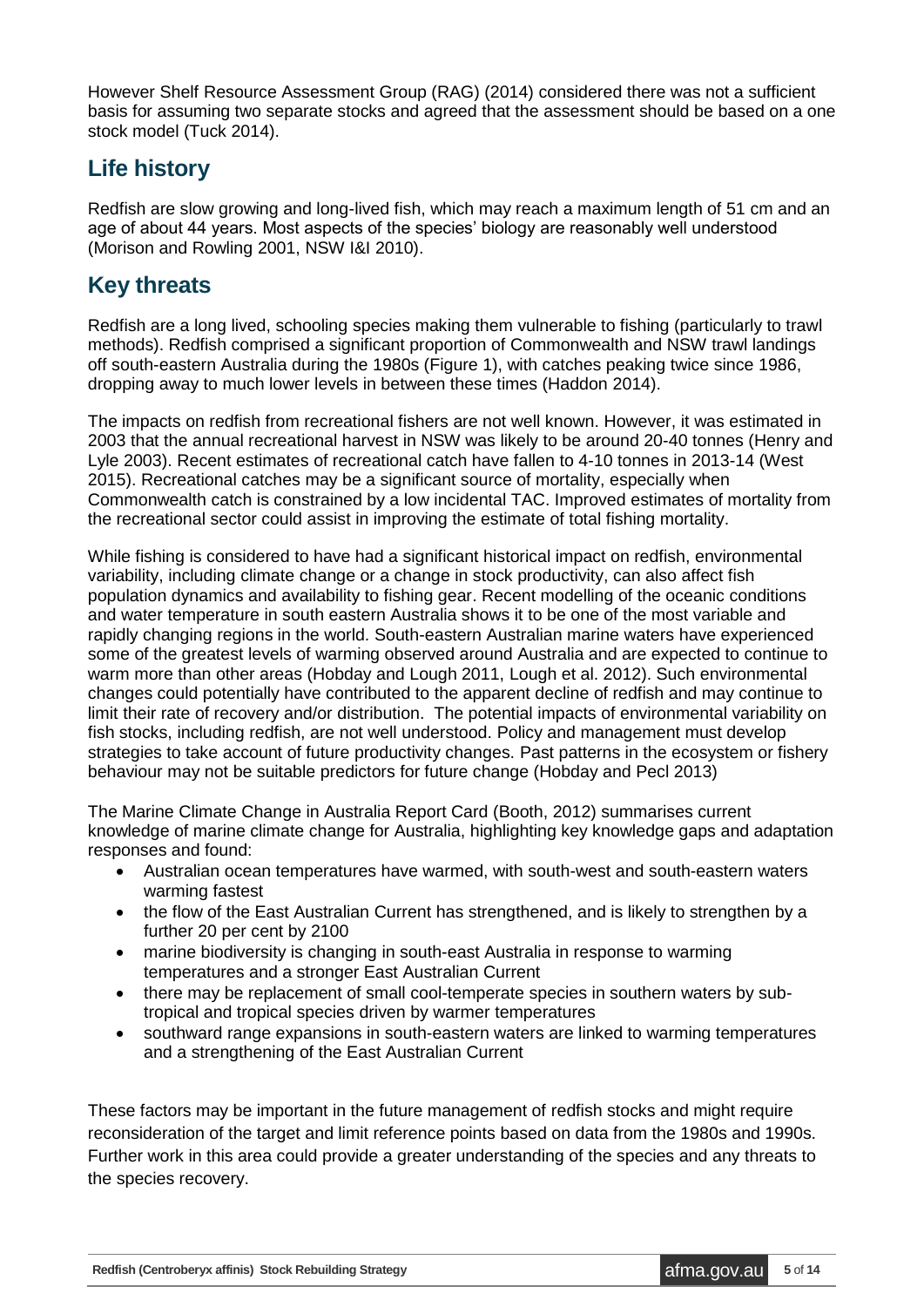Concerns have been expressed regarding growth over-fishing of redfish (Rowling 1999, 2001; Wise 2002; Knuckey 2010). Growth overfishing occurs when large numbers of small fish are taken at a size or age before the improved yield from growth is matched by the reduced yield from mortality (Knuckey in Tuck, 2014). Due to the selectivity of standard 90mm diamond codends (50 per cent selectivity at ~13cm), a large proportion of redfish are captured below the size of optimum yield (Tuck 2014).

#### <span id="page-5-0"></span>**Status of resource and stock assessments**

Catch based modelling indicates that redfish have been depleted to a level below which optimum yields can be taken

Previous assessment models for eastern redfish are those of Chesson (1995), Thomson (2002) and Klaer (2005). The first comprehensive assessment of redfish was carried out in 1993 (Chesson, 1995). This assessment concluded that stock biomass was low in the late 1980s (less than 20 per cent of that in 1969) but increases in catch and catch per unit of effort (CPUE) from 1990 to 1993, especially of small fish, suggested an increase in recruitment.

The model of Thomson (2002) showed a considerable decline in stock biomass for both northern and southern regions (~25 per cent of initial biomass in 2001). However, there were concerns regarding fits to catch at length data; namely a consistent tendency to over-estimate the proportion of large fish in the catches since 1995 and to under-estimate them prior to 1995.

Klaer (2005) focussed on the effect of changes in mesh selectivity on the future stock status of redfish. Klaer (2005) largely used the biological parameters, catch and discard rate information provided by Thomson (2002), with updates of recent catch rate, catch and discard estimates to 2004. Results for the northern and southern regions, under the nominated base-case parameter set, showed stock status of less than 20 per cent of initial biomass (Tuck, 2014). Uncertainties in the model structure, assumptions and the data on which they were based were reflected by a wide range of estimates for biomass, to the extent that ShelfRAG was not able to class it as a Tier 1 or 2 assessment.

There are generally good ageing samples of redfish, which have allowed the species to be assessed as a Tier 3 species (Morison, A. et al 2013). A Tier 3 assessment of redfish was performed during 2012 (Klaer 2011). The information required for this assessment included parameters that define: selectivity-at-age, length-at-age, weight-at-age, age-at-maturity and natural mortality (Table 1).

**Table 1. Redfish parameters used in the Tier 3 assessment (adapted from Klaer 2012a).** 

| <b>Species</b> | M   | $\boldsymbol{H}$ | Linf  | ĸ     | $t\theta$ | a      | b    | 125   | L50   | <i>Imat</i> | amax | ccamax | S <sub>25</sub> |
|----------------|-----|------------------|-------|-------|-----------|--------|------|-------|-------|-------------|------|--------|-----------------|
| Redfish        | 0.1 | 0.75             | 25.28 | 0.224 | $-0.719$  | 0.0577 | 2.77 | 15.94 | 17.25 | 19          | 40   | 20     | 3.727           |

Although relatively good ageing data are available to support Tier 3 assessments, Tier 4 assessments have also been conducted for redfish to monitor catch rates against reference years. The Tier 4 assessments showed that catches and CPUE have been decreasing consistently over the last decade and the CPUE indicator was below the limit reference point (Haddon 2012b).

The 2014 assessment is the first full quantitative assessment (Tier 1) for redfish to be implemented using Stock Synthesis (SS). The use of SS allows the implementation of a model very similar to that used in previous assessments, but additionally presents an opportunity to improve the estimation of length-based selectivity. SS can be fitted simultaneously to several data sources and types of information available for redfish (Tuck 2014).

The estimate of 2015 spawning biomass from the 2014 assessment is below the limit reference point and is most likely in the range of 8-12 per cent of unfished biomass. The long term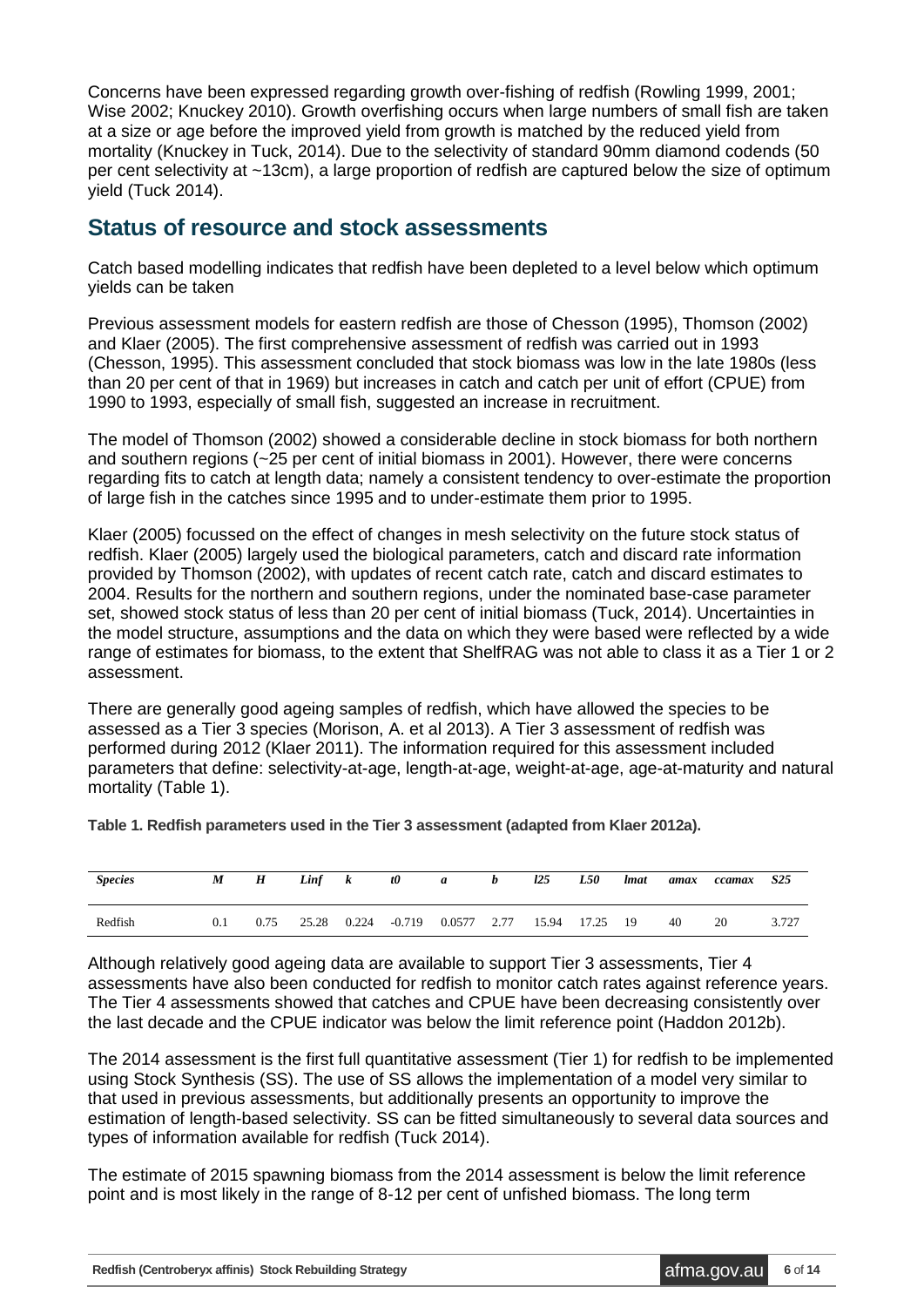recommended biological catch is in the range of 750 – 850 tonnes. This is below the limit reference point of 20 per cent of unfished biomass.

#### <span id="page-6-0"></span>**Catch, targeting and discards**

Catches of redfish peaked in the 1990s at around 2 000 tonnes per year, with significant discards occurring in some years. Landed catch (Commonwealth and State combined) has declined steadily since the late 1990s remaining well below the Total Allowable Catch (TAC) (Figure 1).

**Figure 1: Redfish annual catches (Commonwealth Trawl Sector, Gillnet Hook and Trap Sector and state combined) and fishing season TACs, 1974 to 2014. Note: 2014 excludes discards and State catch. Source ABARES Fishery Status Reports 2015.**



Companion species analysis indicates that redfish are caught incidentally when targeting flathead (Klaer and Smith 2012). Noting that flathead is a key economic driver in the fishery, restrictions on redfish catch may constrain catches of flathead and impact on the economics of the fishery.

Most recreational catch of redfish occurs in waters off the NSW coast. The most recent estimate of recreational catch in NSW is approximately 4-10 tonnes (West et al. 2015).

Monthly Commonwealth catch and TAC information for all SESSF quota species, including redfish, can be accessed through AFMA's 'Catchwatch' reports at [http://www.afma.gov.au/fisheries](http://www.afma.gov.au/fisheries-services/catchwatch-reports/)[services/catchwatch-reports/](http://www.afma.gov.au/fisheries-services/catchwatch-reports/).

#### <span id="page-6-1"></span>**Gear Selectivity**

A quantitative assessment of redfish was run in 2005 using integrated analysis to evaluate different harvest strategies (TAC or mesh size changes) for this species. While uncertainty prevented the use of model results for absolute biomass predictions, the model was still useful for understanding relative importance of different harvest strategies on future biomass projections. The harvest strategy evaluation compared the use of a range of larger mesh or square mesh codends and found that increased mesh size resulted in average biomass increase across scenarios as well as lower portions of the catch being discarded in the future (Knuckey et al. 2009, Bax et al. 2004).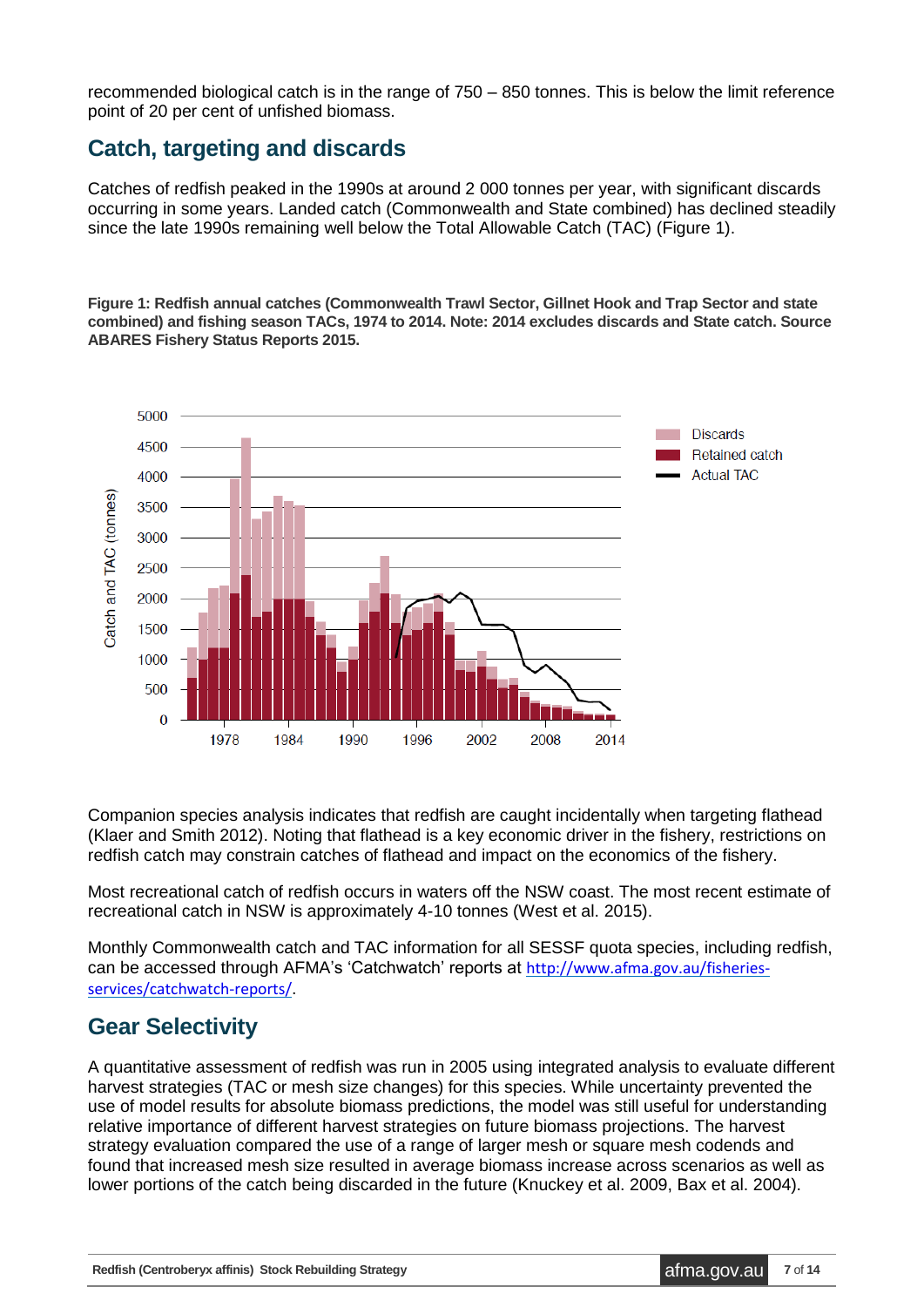### <span id="page-7-0"></span>**Rebuilding timeframes**

AFMA has adopted the biologically reasonable rebuilding timeframe to the limit reference point of one mean generation time plus 10 years, in line with the example given in the HSP.

A mean generation for redfish is estimated to be 16.7 years (Tuck 2014). Management measures implemented under the Strategy aim to recover redfish to its limit reference point within a generation time plus 10 years – that is 26.7 years from 2015, being approximately 2042. The most recent biomass projections from the 2014 assessment (Tuck 2014) predict the stock to recover to a biomass larger than its limit reference point by 2018 or 2019 under an incidental catch of 50 tonnes, 100 tonnes or 150 tonnes (Tuck 2014). However, projections from the assessment assume average recruitment (which may not occur) and do not account for any environmental influences such as climate change.

Recreational and State commercial catch also have the potential to impact on recovery times. Although estimates of catch from both of these sectors are available they have been unreliable.

### <span id="page-7-1"></span>**Management actions to achieve the objectives**

#### <span id="page-7-2"></span>**Current management**

The primary mechanism available to AFMA to promote recovery is restricting Commonwealth commercial catches. Accordingly, management measures focus on preventing targeting and limiting the bycatch of redfish.

A number of current management measures support redfish recovery.

- Incidental catch TAC the HSP and the Strategy provide for zero targeted catch of redfish. As such, the redfish TAC will be set based on the minimum amount required to cover the catch of redfish taken incidentally while targeting other species. An incidental catch TAC of 100 tonnes has been implemented since 2015-16. The incidental catch TAC is reviewed by SERAG annually (see Appendix A) and may be increased or decreased depending on information about targeting behaviour or changes to fishing mortality and biomass.
- Limited entry access to the SESSF is limited by boat Statutory Fishing Rights or permits. This limits expansion of Commonwealth managed effort directed at redfish.
- Trawl gear selectivity in 2006 codend mesh size was increased (minimum of 90 mm mesh size) and bycatch reduction devices were implemented to decrease the number of juvenile fish caught in trawl nets. These bycatch reduction measures are now implemented as a condition on each trawl operator's fishing licence.
- Existing fishery closures fishery closures in the SESSF, while not specifically implemented to protect redfish, overlap with the distribution of the species. Approximately 86 per cent of the Commonwealth Trawl Sector (CTS) area is closed to trawling (Pitcher 2015).
- Monitoring catches and discards are monitored by onboard AFMA observers. Approximately three per cent of fishing effort in the CTS is observed by AFMA observers and, amongst other things, is used to estimate discard rates across the fishery. Port sampling is used to supplement on board observer coverage.
- Fishery Independent Surveys (FIS) FISs are undertaken to help provide an independent index of abundance of as many SESSF quota species as possible (see Monitoring and evaluation).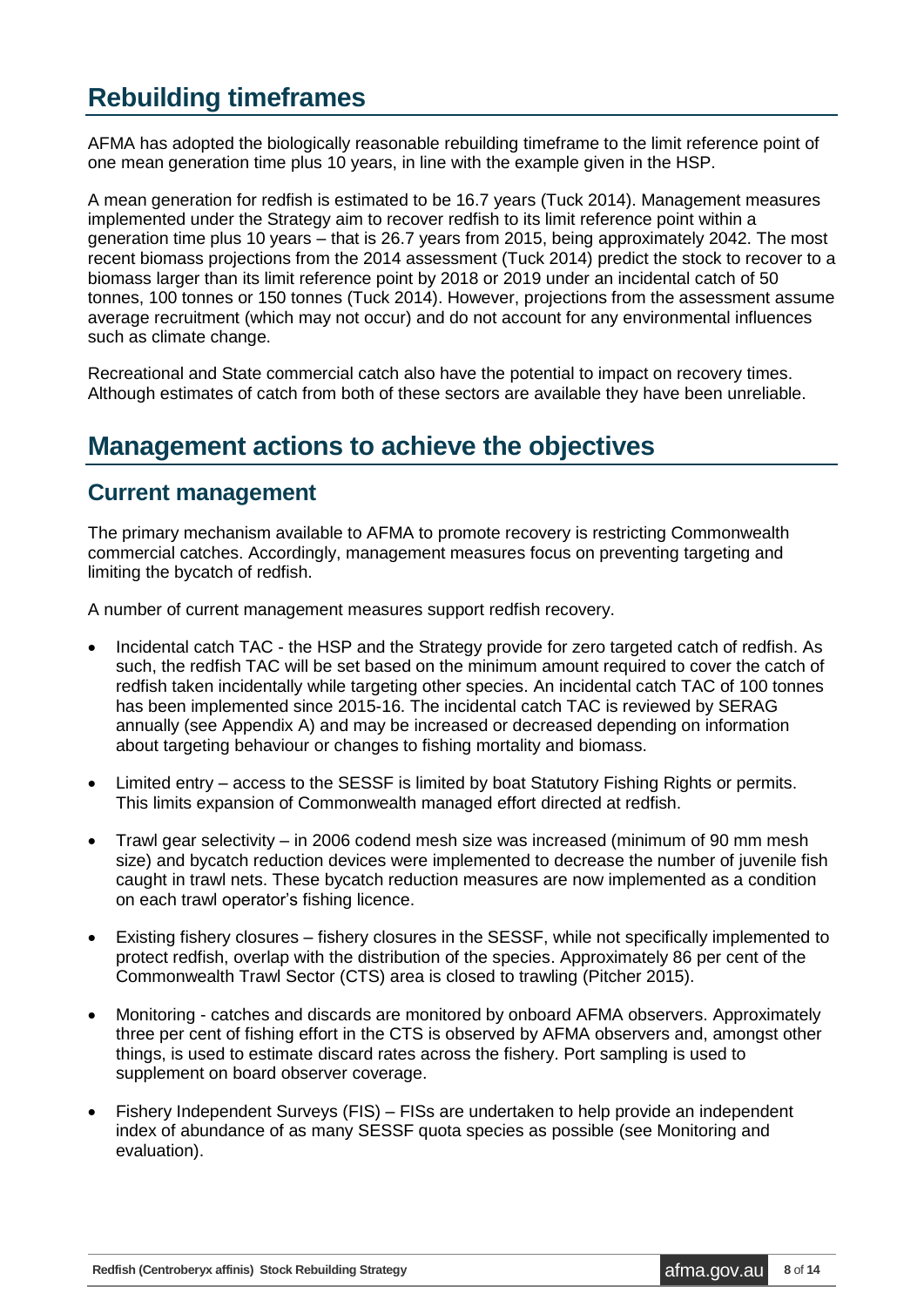Management arrangements for the current fishing season can be accessed in the 'SESSF Management Arrangements Booklet', which is sent out to all concession holders before the start of each fishing season. A copy of the booklet is available on the AFMA website.

#### <span id="page-8-0"></span>**Future management and information needs**

Improvements in data collection are required to provide a better understanding of the status of the stock and its recovery. This will in turn inform future management measures to ensure the objectives of this Strategy are achieved. With increased amounts of data becoming available, targeted management arrangements will be developed for redfish that may include:

- development and evaluation of trawl net design to maximize yields and reduce the amount of incidental catch of small redfish
- targeted monitoring (onboard observer or electronic monitoring) when fishing in areas of high historical redfish catch
- implementation of trigger and move-on provisions for vessels reporting large catches of redfish if annual analysis by SERAG indicates that boats are targeting redfish
- spatial and temporal closures if appropriate areas are identified and modelling shows that the resultant reduced catches will have a material effect on rebuilding
- improved estimates of recreational catch to assist in improving estimates of total fishing mortality. Recreational stakeholders have representation on the South East Management Advisory Committee (SEMAC)
- engagement with State Government agencies to discuss complementary management measures, including alignment of the Commonwealth/NSW Wales Offshore Constitutional Settlement (OCS) and actions to protect redfish outside of AFMA's jurisdiction.

A number of eastern Australian species, including redfish, have shown lower than average recruitment over the last decade (SlopeRAG, 2015). Data are required to quantify and evaluate changes to recruitment patterns and effects of climate change. SESSF Resource Assessment Groups have identified the following information needs:

- explore the effect of different recruitment scenarios on redfish rebuilding times
- investigate the most efficient methods of gathering fishery dependent environmental data, including temperature profiles
- monitor redfish size to estimate size composition through length frequency sampling
- undertake an analysis of redfish targeting and trends.

### <span id="page-8-1"></span>**Monitoring and evaluation**

#### <span id="page-8-2"></span>**Stock assessments and data collection**

Stock assessments are undertaken on a regular basis to monitor stock status and the recovery of redfish. Redfish are currently assessed using a full quantitative Tier 1 assessment.

The most recent redfish stock assessment was conducted in 2014 and indicated a declining biomass that had probably been below the limit reference point since the late nineties. For further information see 'Status of resource and stock assessments' in this document.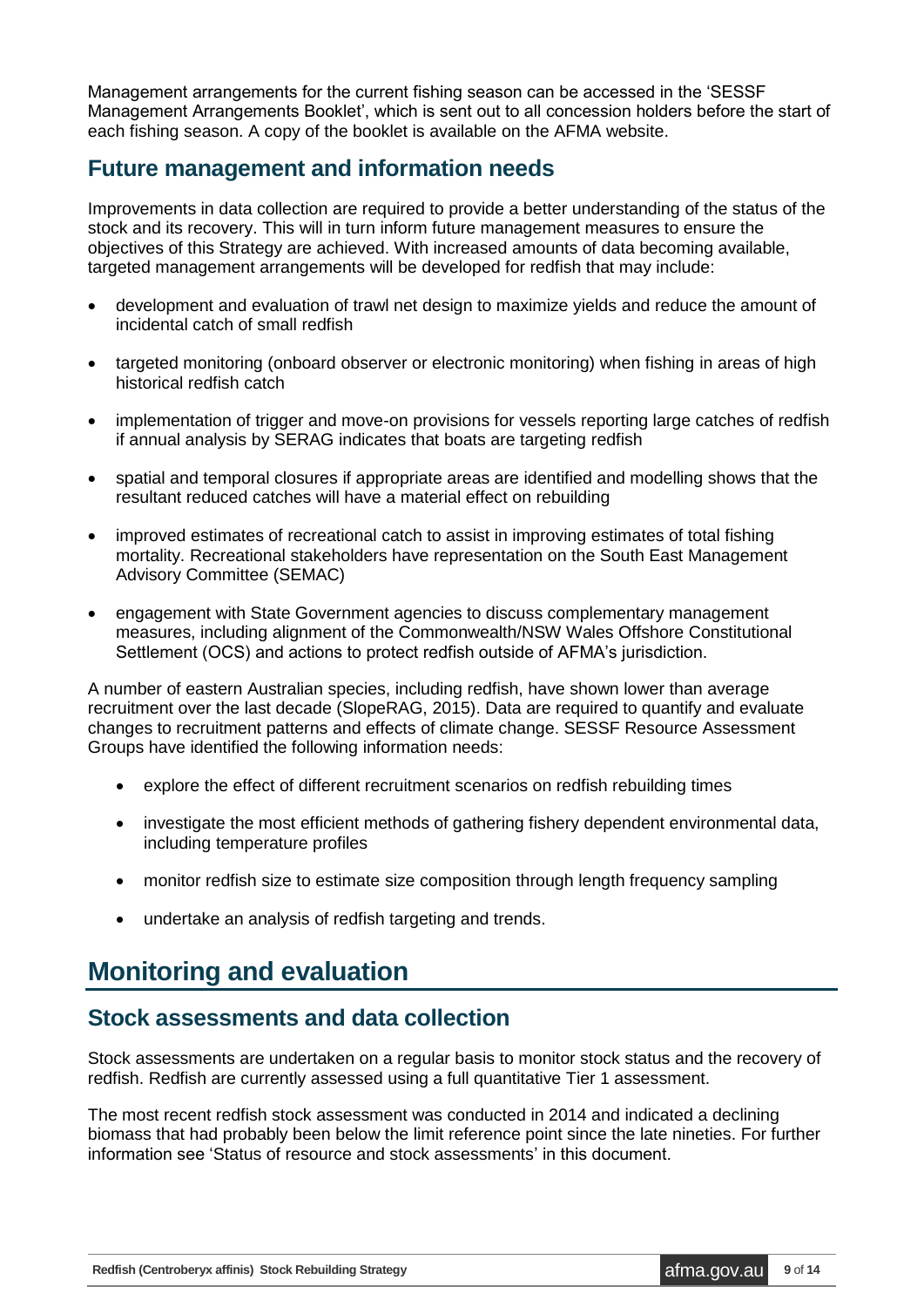#### <span id="page-9-0"></span>**Integrated Scientific Monitoring Program**

The Integrated Scientific Monitoring Program (ISMP) is a data collection program that places independent observers on commercial fishing vessels and in ports to collect fishery dependent and verifiable information on fishing operations, catch and discards in the SESSF. The program has provided information on the quantity, size and age composition of quota species caught in sectors of the SESSF since 1994.

The sampling design of the ISMP was reviewed in 2009. The observer coverage plan to meet the requirements of the ISMP design is updated each year to ensure that data collection is representative of fishing effort and supports AFMA's ecosystem-based approach to fisheries management. The new sampling regime was implemented on 1 July 2014.

Under the regime, AFMA observers in the Commonwealth Trawl Sector cover approximately three per cent of trawl effort. This level of coverage has been statistically determined to be sufficient to provide robust estimates of catches and discard rates across the fishery.

Further changes are made as required to annual observer targets to best capture data on redfish and other SESSF species.

#### <span id="page-9-1"></span>**Fishery Independent Surveys**

The fourth Fishery Independent Survey (FIS) for the SESSF was run in 2014. The primary objective of the FIS is to estimate the relative abundance of fish stocks with reasonable coefficients of variation (CVs) (<0.3) (Knuckey et.al. 2015). Results for redfish (Table 2) show that although CVs have mostly been less than 0.3, there has been a high level of inter-annual variability in relative abundance.

This is important because for some species, CPUE data (fisheries dependent data) may not be a good index of abundance. This is the case for species under rebuilding strategies, such as redfish, where commercial fishers actively avoid catching the species, thereby making it difficult to determine if low CPUE is a result of fisher's behaviour or low stock size.

**Table 2. Abundance indices and CV estimates for redfish for 2008, 2010, 2012 and 2014**

| Year | Abundance | <b>CV</b> |
|------|-----------|-----------|
| 2008 | 14.37     | 0.23      |
| 2010 | 26.89     | 0.23      |
| 2012 | 1.14      | 0.31      |
| 2014 | 13.2      | 0.26      |

At the time of writing the SESSF FIS is under review as part of the research project 'SESSF Monitoring and Assessment – Strategic Review' with results expected during 2016. If the SESSF FIS does continue it could provide a means of monitoring future trends in the abundance of redfish but the high level of inter-annual variability recorded in surveys to date means that a long time series would be needed before any trends could be reliably identified.

#### <span id="page-9-2"></span>**Discarding**

Although redfish can be targeted, it is generally caught as a byproduct species when fishing for other species. AFMA will continue to work with industry to reduce discarding as well as monitor discard levels through the AFMA observer program. AFMA is assessing ways to improve the precision of discard information recorded by operators in catch and effort logbooks.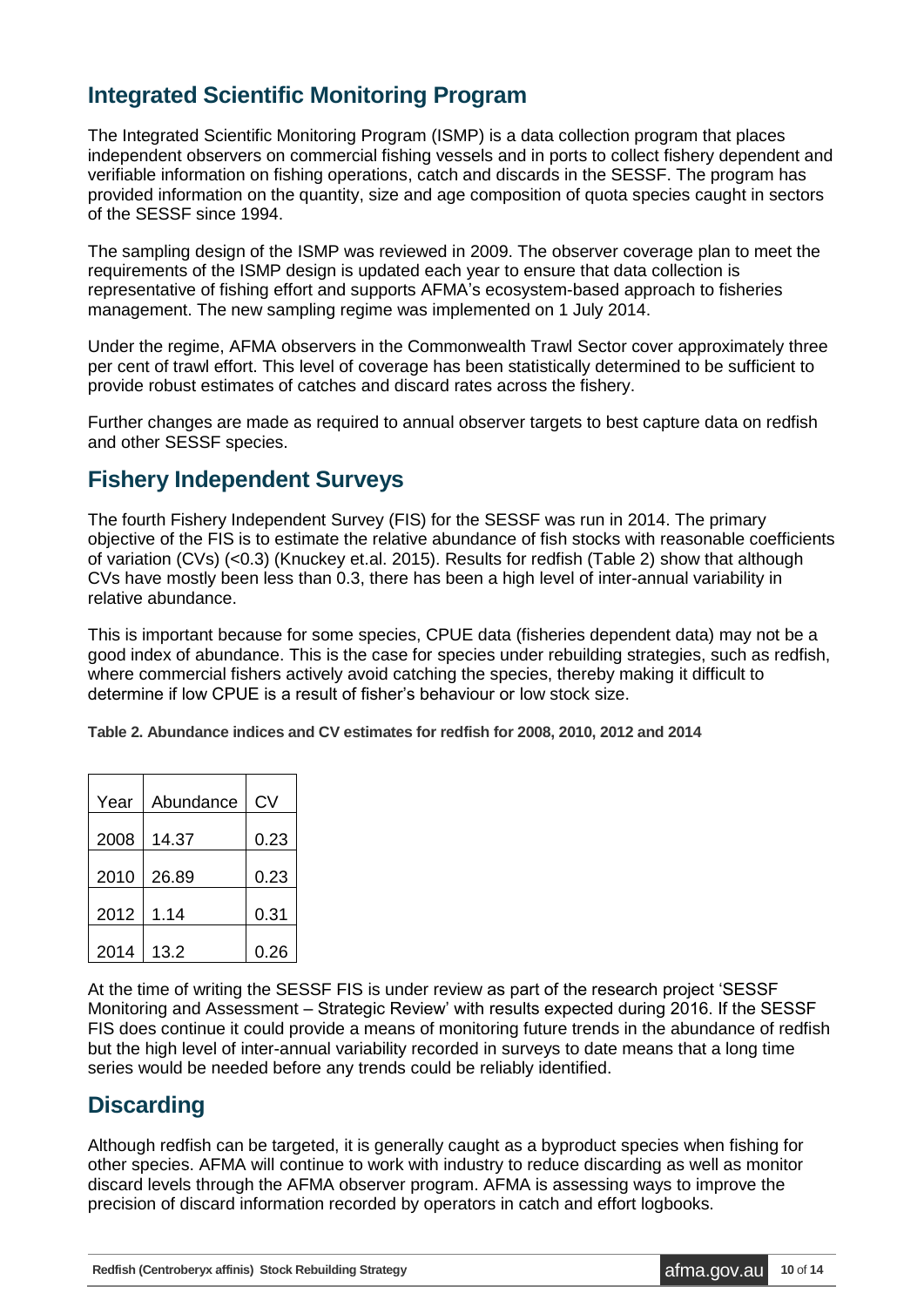#### <span id="page-10-0"></span>**Reporting to the Department of the Environment and Energy**

AFMA reports annually on the effectiveness of the Strategy to the Department of the Environment and Energy. AFMA also reports on the level of observer coverage.

The SESSF is an accredited Wildlife Trade Operation (WTO) under the *Environment Protection and Biodiversity Conservation Act 1999* (EPBC Act). WTO accreditation recognises that a fishery is being managed in an ecologically sustainable manner, and allows the export of product derived from the fishery. Reporting on the status of redfish and the effectiveness of the Strategy is a part of the approval process to maintain a WTO accreditation.

#### <span id="page-10-1"></span>**Reviewing and evaluating the Strategy**

SERAG and AFMA will annually review the status of redfish and performance against the objectives of the Strategy. A template outlining the minimum items for consideration by SERAG each year is included at Appendix A.

The Strategy itself will be reviewed by AFMA, with input from SERAG and South East Management Advisory Committee (SEMAC), every five years.

### <span id="page-10-2"></span>**Impacts of the Strategy**

#### <span id="page-10-3"></span>**Economic impact**

Economic impacts associated with the recovery process for redfish include the costs of monitoring, research and the stock assessment process. Management costs are apportioned between industry and the Australian Government under AFMA's Cost Recovery Impact Statement.

Gear modifications to minimise catches of redfish may impact on the catches of companion species like flathead. There is an additional impact on the fishing industry because no targeted fishing is permitted and only an incidental catch is set.

Any reduction in catch that may occur as a result of implementing this Strategy will be considered in the context of the risk, catch cost framework.

#### <span id="page-10-4"></span>**Consultation**

The Strategy has been developed with the assistance of:

- SESSFRAG, ShelfRAG and the SEMAC
- the South East Trawl Fishery Industry Association and individual operators, particularly those in the Commonwealth Trawl Sector.

Management arrangements may be changed in consultation with SEMAC as required in response to ongoing monitoring or stock assessment outcomes.

#### <span id="page-10-5"></span>**Environmental impacts**

Environmental impacts from the implementation of the Strategy are anticipated to be positive. As previously stated the broad objective of this Strategy of returning redfish to ecologically sustainable levels is consistent with AFMA's objectives and requirements under the EPBC Act.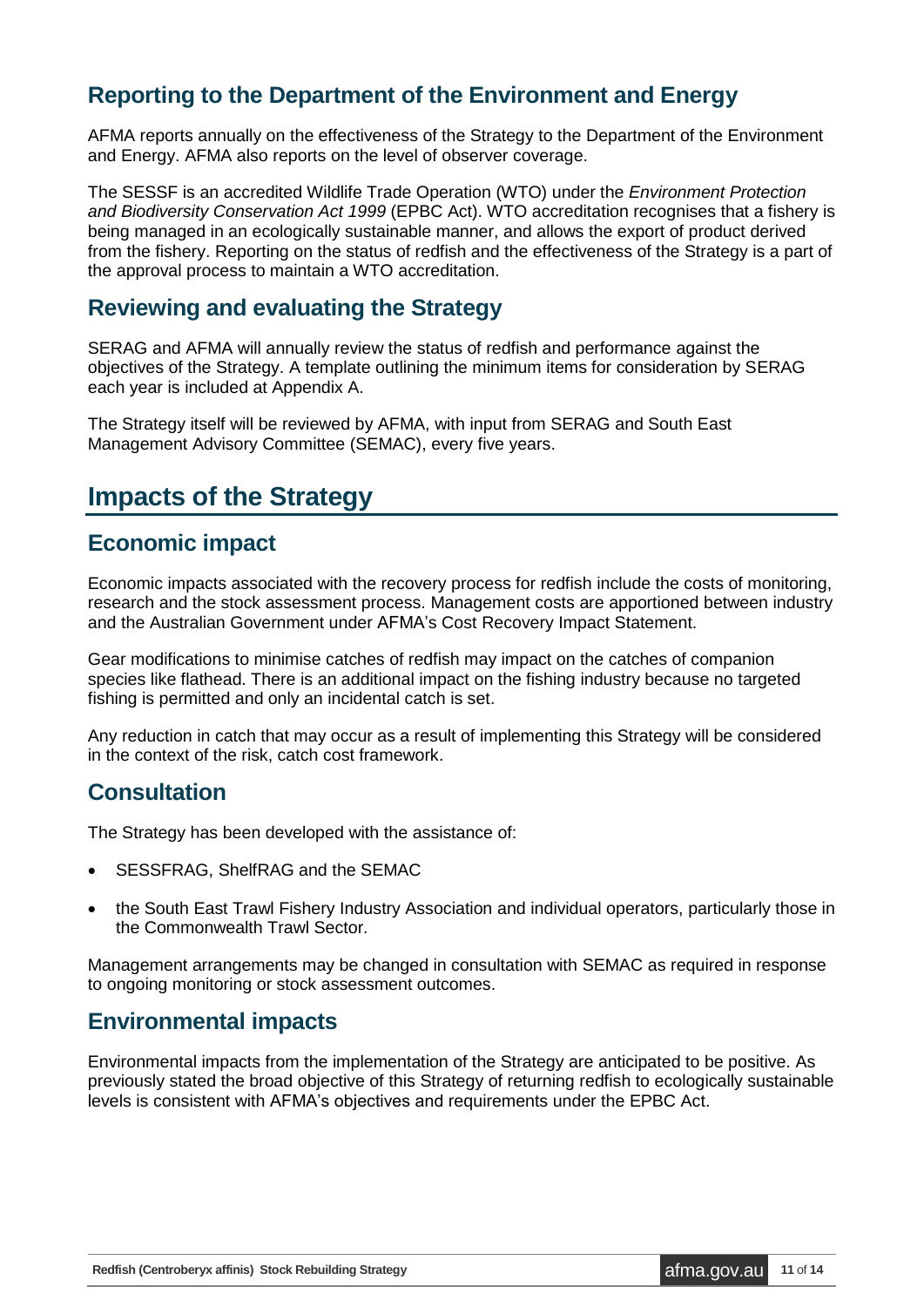### <span id="page-11-0"></span>**References**

Australian Fisheries Management Authority (AFMA) (2009). *Harvest Strategy Framework for the Southern and Eastern Scalefish and Shark Fishery 2009 (amended February 2014).* [Online]. Canberra: AFMA. Available from: http://www.afma.gov.au/managing-our-fisheries/harveststrategies/southern-and-eastern-scalefish-and-shark-fishery-harvest-strategy/.

Bax, N.J. Knuckey, I. (2004). Evaluation of selectivity in the South-East fishery to determine its sustainable yield. Fisheries Research and Development Corporation Project 96/140).

Bergh, M. Knuckey, I. Gaylard, J. Martens, K. and Koopman, K. (2009) *A revised sampling regime for the Southern and Eastern Scalefish and Shark Fishery* AFMA Project F2008/0627. Fishwell Consulting P/L, Victoria.

Cai, W. G. Shi, T. Cowan, D. Bi and Ribbe, J. (2005). The response of the Southern Annular Mode, the East Australian Current, and the southern mid-latitude ocean circulation to global warming. Geophysical Research Letters 32(23), December 2005.

Department of Agriculture, Fisheries and Forestry (DAFF) (2007). *Commonwealth Fisheries Harvest Strategy Policy and Guidelines, September 2007*. [Online]. Canberra: DAFF. Available from: [http://www.daff.gov.au/fisheries/domestic/harvest\\_strategy\\_policy](http://www.daff.gov.au/fisheries/domestic/harvest_strategy_policy).

Georgeson, L. Stobutzki, I. and Curtotti, R. (eds 2014), *Fishery status reports 2013–14*, Australian Bureau of Agricultural and Resource Economics and Sciences, Canberra.

Haddon, M. (2014) Length at Age for Redfish (*Centroberyx affinis*). CSIRO, Oceans and Atmosphere, Hobart, Australia. 38p.

Henry, G.W. and Lyle, J.M. (2003). The National Recreational and Indigenous Fishing Survey. Final Report to the Fisheries and Development Corporation and the Fisheries Action Program Project FRDC 1999/158. NSW Fisheries Final Report Series No. 48. 188 pp. Cronulla, NSW Fisheries.

Hobday, A. J. and Lough, J.M. (2011). Projected climate change in Australian marine and freshwater environments. Marine and Freshwater Research, 2011, 62, 1000–1014.

Hobday, A and Pecl, G (2013). Identification of global marine hotspots: sentinels for change and vanguards for adaptation action. Rev Fish Biol Fisheries (2014) 24:415–425. DOI 10.1007/s11160- 013-9326-6

Kailola, P.J. Williams, M.J. Stewart, P.C. Reichelt, R.E. McNee, A. and Grieve, C. (1993). *Australian Fisheries Resources*. Canberra: Department of Primary Industries and the Fisheries Research and Development Corporation, Bureau of Rural Sciences.

Klaer, N. and Smith, D (2012) Determining primary and companion species in a multi-species fishery: Implications for TAC setting. Marine Policy: 36 (2012) 606–612.

Knuckey, I.A. and C.J.T. Ashby. (2009). Effects of Trawling Subprogram: Maximising yields and reducing discards in the South East Trawl Fishery through gear development and evaluation. FRDC Project 1998/204. Fisheries Victoria – Fisheries Research Branch 279pp.

Lough, J.M,, Gupta, A.S. and Hobday, A.J. (2012). Marine Climate Change in Australia. Impacts and Adaptation Responses 2012 Report Card. Temperature. In A Marine Climate Change Impacts and Adaptation Report Card for Australia 2012 (Eds. E.S. Poloczanska, A.J. Hobday and A.J. Richardson). <http://www.oceanclimatechange.org.au>. ISBN: 978-0-643-10928-5

Morison, A. Knuckey, I. Simpfendorfer C. and Buckworth, R. (2013) 2012 Stock assessment summaries for the southern and eastern scale fish and shark fishery. Report for the Australian Fisheries Management Authority, Canberra.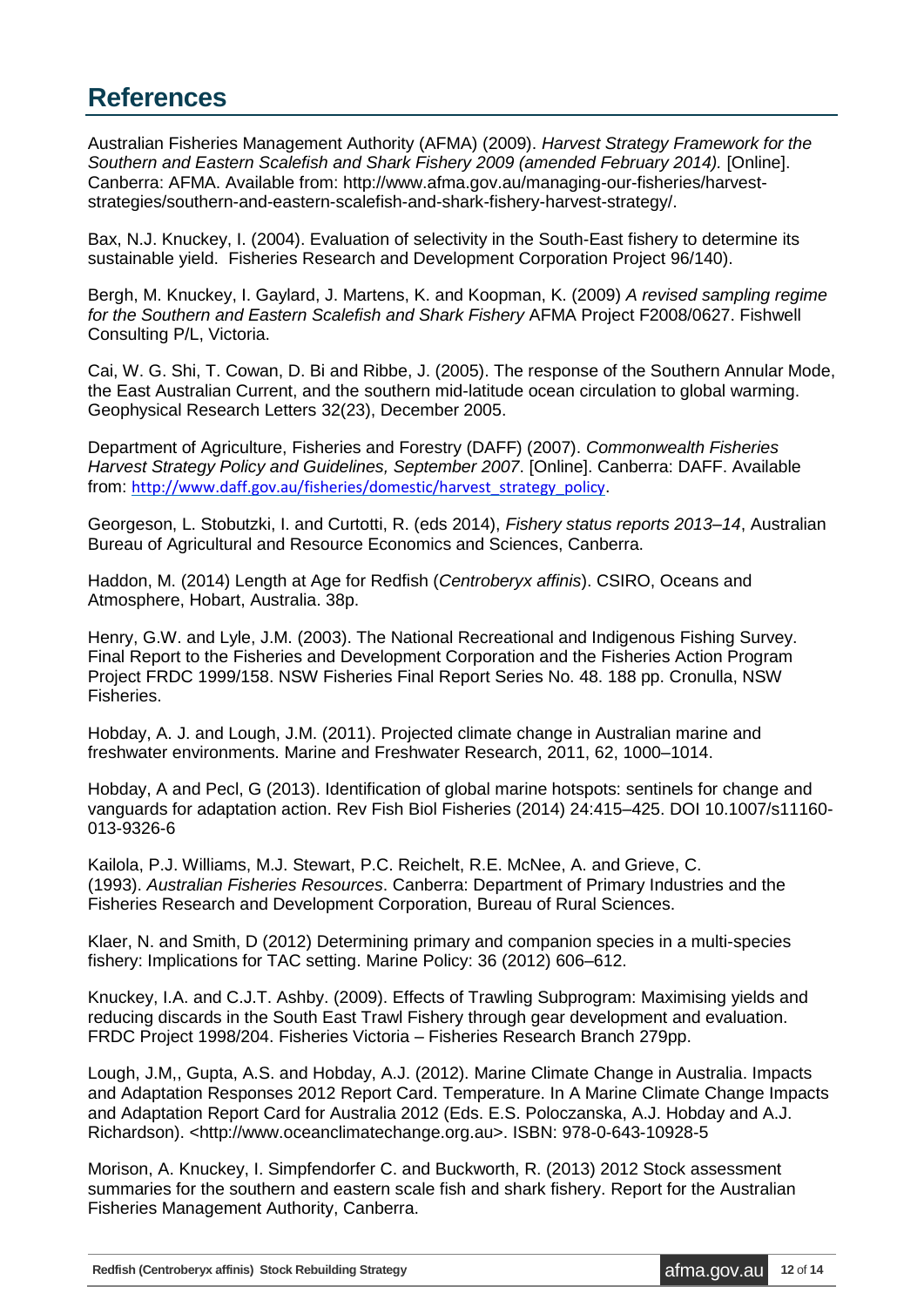Morison, A. and Rowling, K. (2001) Age, growth and mortality of redfish *Centroberyx affinis*. *Marine and Freshwater Research* 52: 637-649.

NSW Industry and Investment (NSW I&I) (2010) Status of Fisheries Resources in NSW, 2008/09, 'Redfish'. Available from: www.dpi.nsw.gov.au/\_\_data/assets/pdf\_file/0006/375927/Redfish.pdf.

Pitcher, R. (2015) Predicting benthic impacts & recovery to support biodiversity management in the South‐east Marine Region. National Environmental Research Program.

Rowling, K.R., 1990. Estimation of fishing mortality, stock unity and growth of redfish *Centroberyx affinis* by tagging. Fisheries Research Institute. NSW Fisheries. FIRTA Project 85/71. Final report of the redfish tagging study.

Shelf Resource Assessment Group (2014) Meeting minutes September 2014

Tuck, G.N. and Day, J. (2014) Stock assessment of redfish *Centroberyx affinis* based on data up to 2013: Supplement to the October 2014 Shelf RAG. Paper presented to the Shelf RAG, Hobart, 22 November 2014.

Upston, J. and Klaer, N.L. (2013) Integrated Scientific Monitoring Program for the Southern and Eastern Scalefish and Shark Fishery – Discard estimation 2012 (DATA summary). CSIRO Marine and Atmospheric Research. Report for the Australian Fisheries Management Authority, Canberra.

Vieira, S. Perks, C. Mazur, K. Curtotti, R. and Li, M. (2010) *Impact of the structural adjustment package on the profitability of Commonwealth fisheries*, ABARE research report 10.01, Canberra.

West, L.D., K.E. Stark, J.J. Murphy, J.M. Lyle and F.A. Doyle (2015) *Survey of recreational fishing in New South Wales and the ACT, 2013/14. Fisheries Final Report Series.*